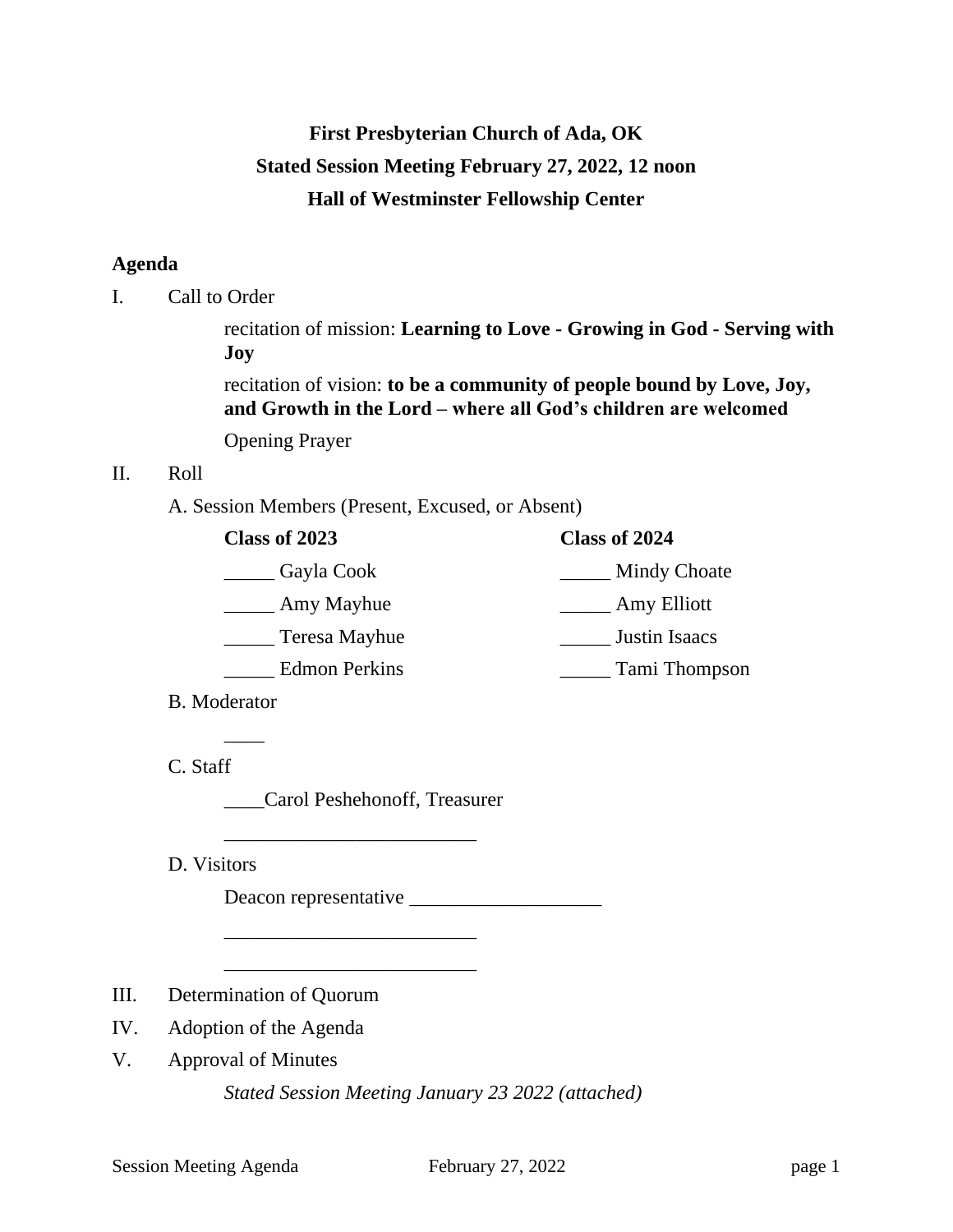*Called Session Meeting January 27 2022 (attached) Annual Congregational Meeting February 6 2022 (attached)*

VI. From the Treasurer

*January financial reports (attached)*

- VII. From the Clerk of Session
- VIII. Distribution of draft *Session Manual of Administrative Operations Motion to adopt Decisions on Session configuration Elders of the Month*
- IX. The Ministries by Committee, Etc.

COVID-19 Task Force

Christian Education

Congregational Life and Membership

Deacons

Finance

Media Relations

Mission and Evangelism

Nominating

Personnel and Administration

Property

Steering

Worship

# X. Continuing business

- 1. Covid communication to congregation—any change?
- 2. Scouting Unit 4 Update Kurt Jackson, Charter Organization Representative

#### XI. New Business

- 1. Thank you notes:
- $2.$
- 3. \_\_\_\_

XII. Upcoming Key Dates (March calendar, attached)